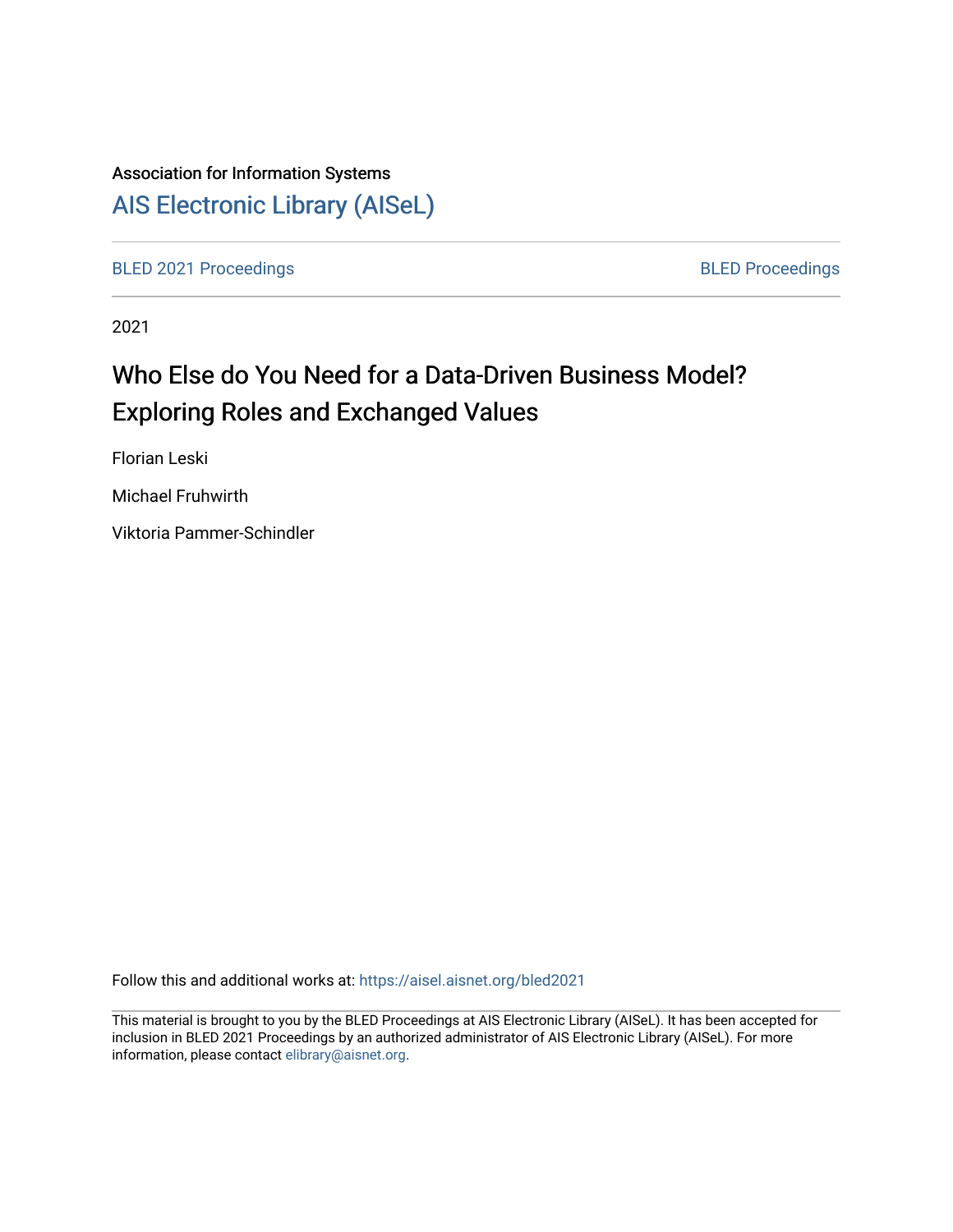# **WHO ELSE DO YOU NEED FOR A DATA-DRIVEN BUSINESS MODEL? EXPLORING ROLES AND EXCHANGED VALUES**

# FLORIAN LESKI,<sup>1</sup> MICHAEL FRUHWIRTH<sup>2</sup> & VIKTORIA PAMMER-SCHINDLER<sup>1</sup>

<sup>1</sup> Graz University of Technology, Graz, Austria, e-mail: florian.leski@student.tugraz.at, viktoria.pammer-schindler@tugraz.at

<sup>2</sup>Know-Center GmbH, Graz, Austria, e-mail: mfruhwirth@know-center.at

**Abstract** The increasing volume of available data and the advances in analytics and artificial intelligence hold the potential for new business models also in offline-established organizations. To successfully implement a data-driven business model, it is crucial to understand the environment and the roles that need to be fulfilled by actors in the business model. This partner perspective is overlooked by current research on datadriven business models. In this paper, we present a structured literature review in which we identified 33 relevant publications. Based on this literature, we developed a framework consisting of eight roles and two attributes that can be assigned to actors as well as three classes of exchanged values between actors. Finally, we evaluated our framework through three cases from one automotive company collected via interviews in which we applied the framework to analyze data-driven business models for which our interviewees are responsible.

**Keywords:** data-driven business models, ecosystem, framework, key partners, literature review



DOI https://doi.org/10.18690/978-961-286-485-9.27 ISBN 978-961-286-485-9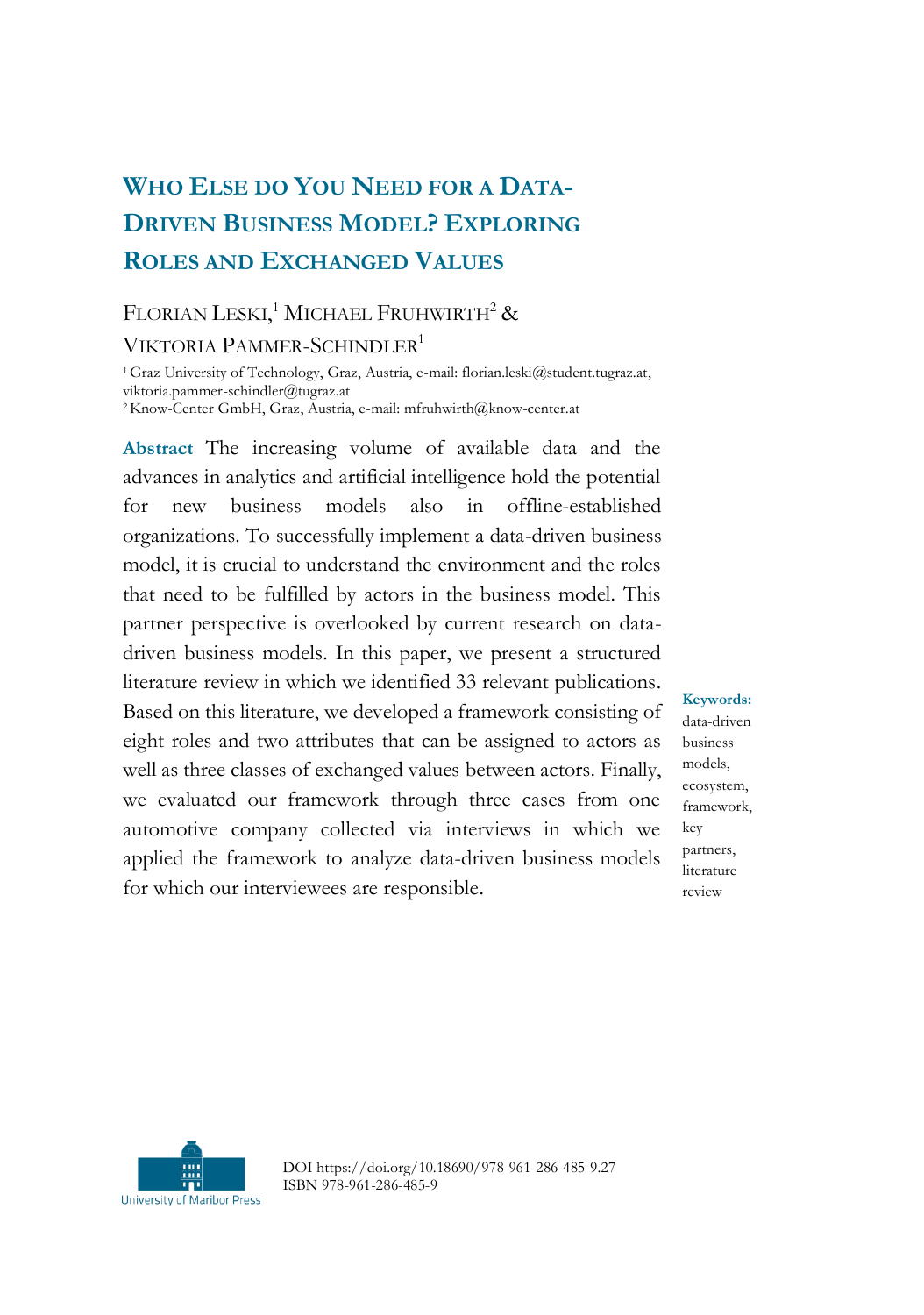# **1 Introduction**

The increasing volume of available data and the advances in analytics and artificial intelligence hold the potential for competitive advantage, business growth, and new business models. Thus, also offline-established organizations are seeking new socalled data-driven business models (DDBMs). This innovation and transformation process is often challenging, as it requires new skills and capabilities (e.g., data science or IT infrastructure), deep relationships, and partner information ecosystems (Schüritz et al., 2017). These interdependencies and the complexity of the ecosystem increase the risk in business model innovation (Dellermann et al., 2017).

In general, tools and methods support the process of business model innovation. Still, there is a limited amount of tool support that explicitly focuses on data utilization and mainly supports idea generation (Fruhwirth, Ropposch, Pammer-Schindler, 2020). Furthermore, to successfully implement DDBMs, it is crucial to understand the environment and involved stakeholders, as companies will collaborate more and increase their dependencies (Hunke et al., 2017). Typically, traditional firms rely on new external partners for their DDBM, such as a cloud- or data provider. Thus, it is important to know the roles that need to be fulfilled by actors in the own business model. Business model representations with a transactional focus are useful to understand, develop, and model business models (Fruhwirth et al., 2021; Täuscher and Abdelkafi, 2017). There, types of actors and exchanged values support modeling a business model (Terrenghi et al., 2018). Despite this, existing research on DDBMs mostly overlooks the partner and ecosystem perspective. Accordingly, we ask the following research question: *What roles do exist in a data-driven business model, and how can the exchanged values be categorized?*

To answer this research question, we conducted a structured literature review and derived a framework with a set of eight roles and two attributes that can be assigned to actors as well as three classes of exchanged values. The framework was evaluated by applying it to three use cases from one company in the automotive industry.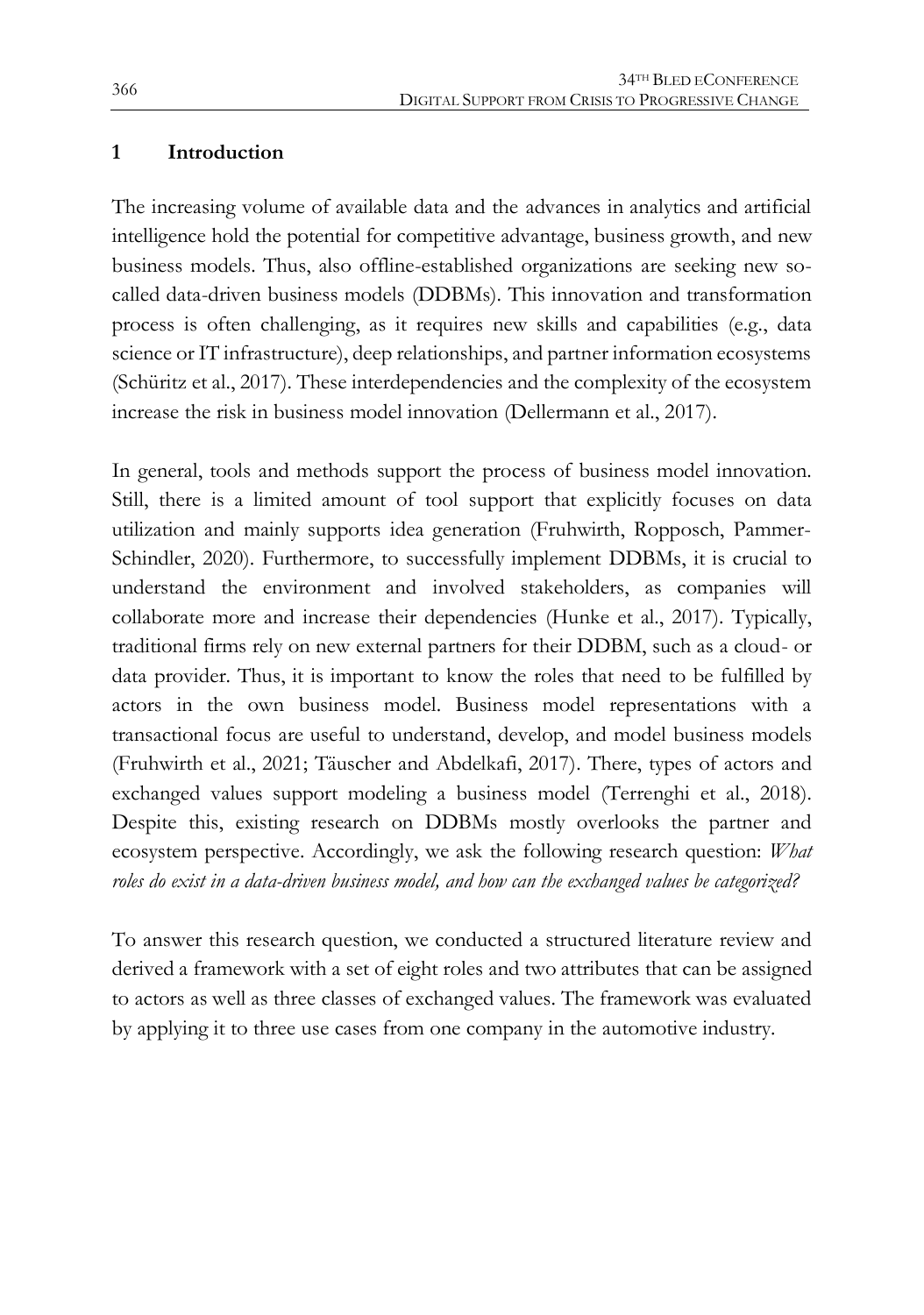#### **2 Background**

Data-driven business models are digital business models with a conceptual focus on value creation with data (Guggenberger et al., 2020). DDBMs rely on data as a key resource and apply data analytics techniques as key activities to discover insights from data and that are transformed into a data-based value proposition that supports customers in their decision-making process (Hartmann et al., 2016; Kühne and Böhmann, 2019; Schüritz et al., 2019). Other researchers denote such models as »data-infused business models« (Schüritz and Satzger, 2016) or »data-driven services« (Azkan et al., 2020). Data-driven services could be either offered as standalone or as an add-on to existing products or services (Breitfuß et al., 2019; Wixom and Ross, 2017). Existing conceptualization and classification approaches of DDBMs have a company-centric focus, studying the value creation process with types of data sources and key activities related to data and analytics (e.g., Hartmann et al., 2016), the value proposition (e.g., Fruhwirth, Breitfuß, Pammer-Schindler, 2020) or the value delivery with service flows or platform types (e.g., Azkan et al., 2020). Studying and developing DDBMs also involves the ecosystem perspective with involved roles and actors (Hunke et al., 2017). Little attention has been paid to that in contemporary research on DDBMs.

A business model can be understood as »*an architecture of the product, service and information flows, including a description of the various business actors and their roles; a description of the potential benefits for the various business actors; a description of the sources of revenues*« (Timmers, 1998, p. 4). These **actors** are economic independent entities and »*exchange value objects, which are services, products, money, or even consumer experiences. A value object is valuable to one or more actors.*« (Gordijn and Akkermans, 2001, p. 13). A business model also can be seen as a set of activities, performed by the focal organization itself, by its customers, suppliers, and/or partners (Zott and Amit, 2010). Thus, every actor has one or more **roles**, that describe an actor's activities, functions, or contributions in the business model (Terrenghi et al., 2018). This understanding of business models takes a network-centric and transactional view, focusing on value exchange among actors. Similar concepts in that regard have been established, such as the »value network« (Allee, 2008), or the »business ecosystem« (Jacobides et al., 2018).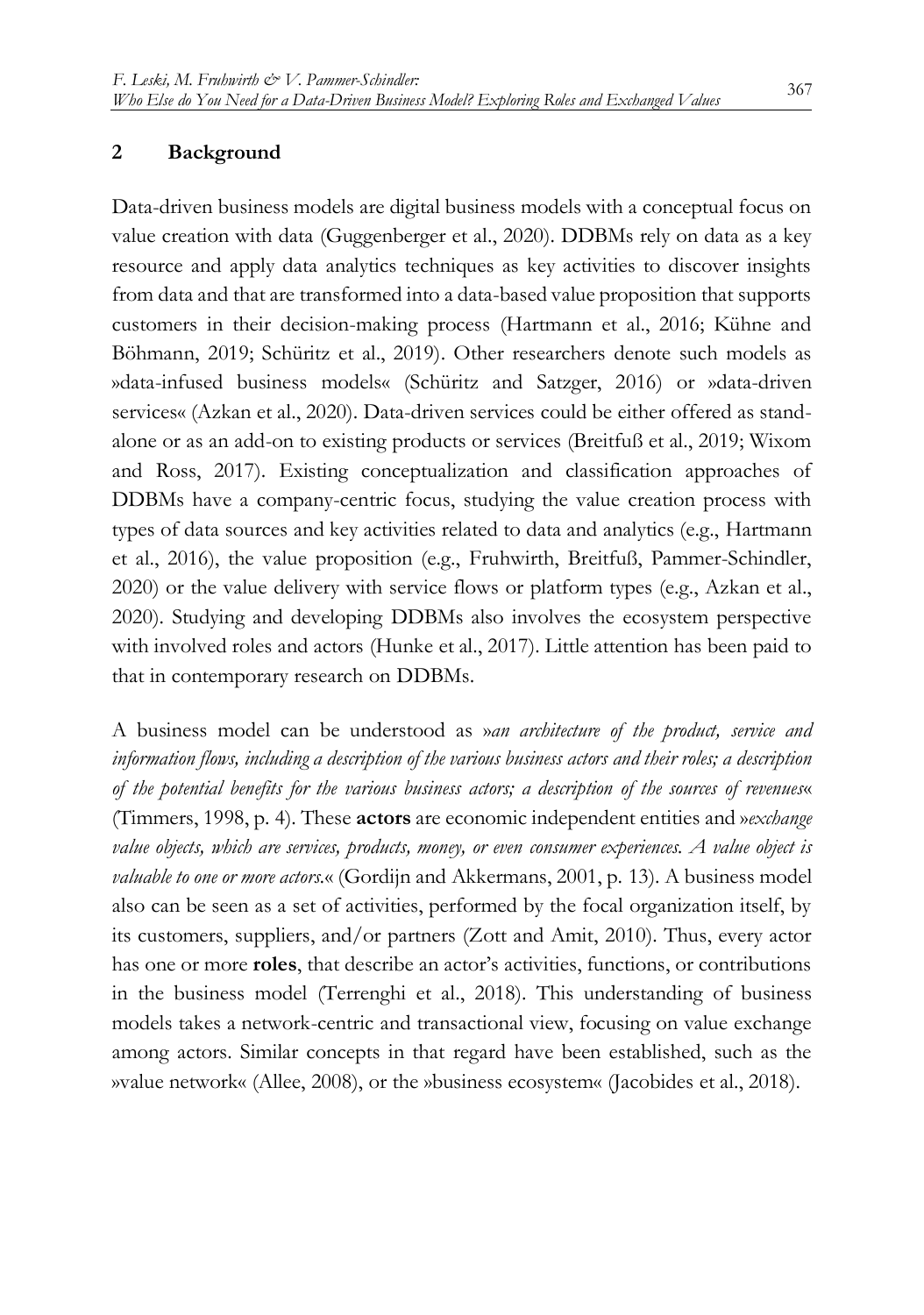# **3 Methodology**

Aiming to identify types of actors and classes of exchanged values in DDBMs, we conducted a structured literature review and adopted an inductive category formation approach to analyze and synthesize the literature. Finally, we evaluated our framework in three cases from one automotive company.

We based our **search and selection process** on the guidelines and recommendations of Vom Brocke et al. (2009) and Webster and Watson (2002). We started with a database search as summarized in Table 1. Our search strings were informed by previous literature denoted in the background section. We searched separately for papers dealing with actors and exchanged values in ecosystems. By applying the stated logical search terms in the respective databases<sup>1</sup>, 2513 articles were found; 917 for actors, 1496 regarding exchanged values.

|                                                                         |            |                                                         | <b>AISel</b> | <b>IEEE</b> Xplore | Science<br>Direct | Scopus | Web of<br>Science | <b>ACM</b> |
|-------------------------------------------------------------------------|------------|---------------------------------------------------------|--------------|--------------------|-------------------|--------|-------------------|------------|
| ("digital" OR "data-<br>driven" OR "data-                               |            | role" OR<br>"actor" OR<br>"partner")                    | 300          | 22                 | 230               | 162    | 118               | 85         |
| infused" OR "data-<br>based") AND<br>("business model" OR<br>"service") | <b>AND</b> | ("network"<br>OR<br>"ecosystem"<br>OR "value<br>chain") | 281          | 214                | 258               | 306    | 193               | 244        |

**Table 1: Summary of the Database Search Results**

Further, we applied a three-step selection process: First, we selected 119 relevant articles based on their titles. Second, we scanned the abstracts of these selected papers for relevance, limiting them to 62 articles. Third, we read the full text of the remaining papers and made a final selection of 26 articles that are relevant for our

 $\overline{a}$ 

<sup>1</sup> Search strings were applied to title, abstract, keywords and/or full text depending on the database to retrieve a manageable number of articles per query. A detailed description can be provided by the authors upon request.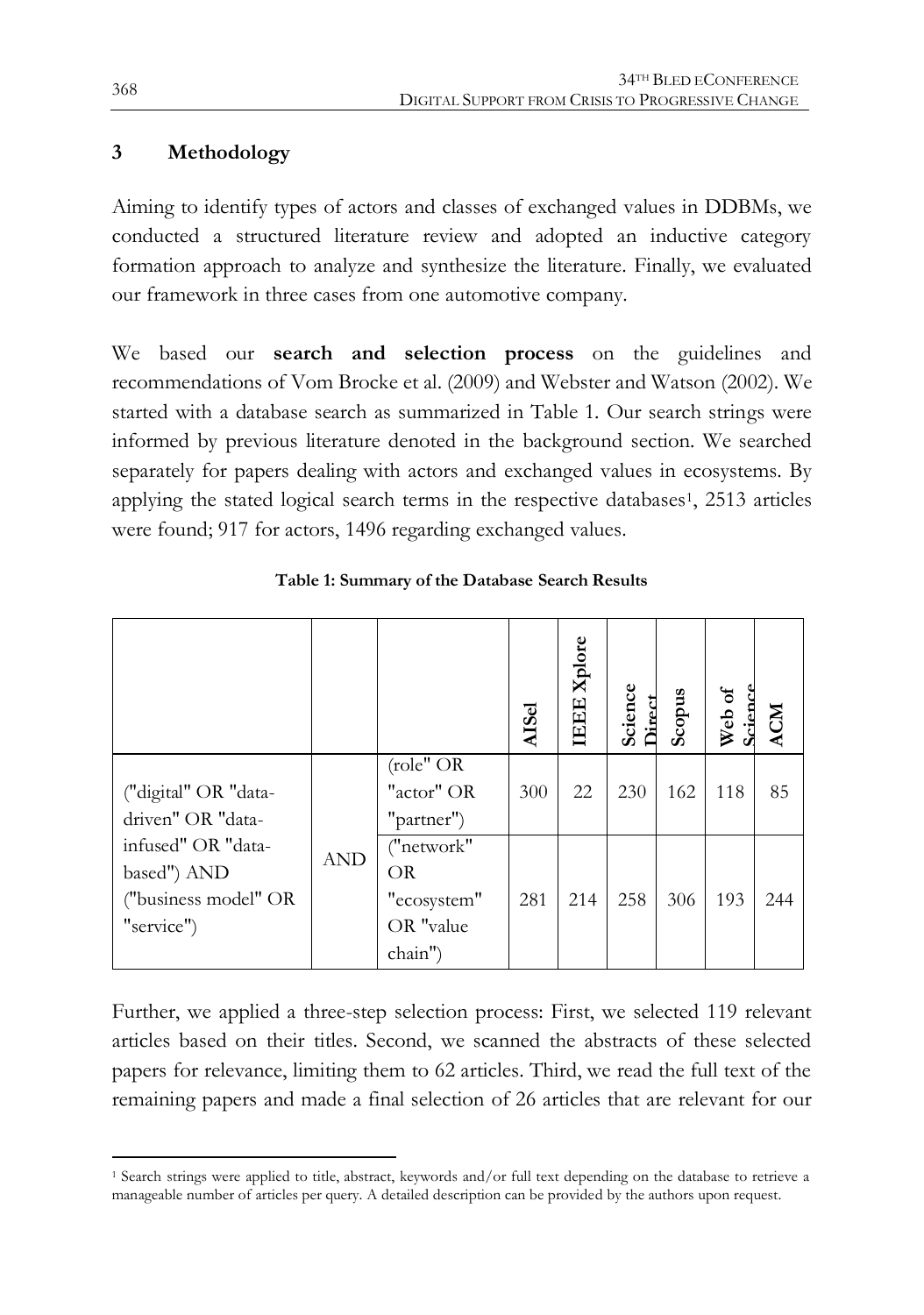research. We also conducted a forward and backward search (Webster and Watson, 2002), leading to an additional set of 11 publications. Therefore, we arrived at a final sample of 38 articles (17 for actors, and 21 for exchanged values), whereas five articles were present in both categories, resulting in 33 articles<sup>2</sup> without overlaps.

After the search and selection process, we **analyzed and synthesized** the selected literature following an inductive category formation approach (Mayring, 2015). We examined the papers' content aiming to define distinct roles for actors and classes of exchanged values present in DDBMs. Initially, we specified that the level of abstraction of the resulting classes must be generic so that they can be applied to a broad spectrum of industries. We analyzed the material focusing on the results, findings, conclusions, figures, and tables and summarized the essential parts of the material for both actors and exchanged values. Subsequently, we synthesized this interim outcome to a generic set of categories, consisting of ten roles and two attributes that can be assigned to actors as well as three classes of exchanged values. After the evaluation, two roles were dropped or merged with other roles.

We **evaluated** and refined our framework in three use cases from the automotive industry. Therefore, we conducted three semi-structured interviews with managers from one automotive company (as shown in Table 2), each responsible for developing a business model for a data-driven innovation. We selected only cases where a data-driven service was provided to external B2B customers. To ensure the confidentiality of the company, interviewees, and use cases, all names and specific information were anonymized. In the beginning, we introduced the framework of roles and classes of exchanged values. The interviewees were then asked to apply the framework in the context of their use cases, in terms of involved actors as well as exchanged values. The outcome of each interview was a visual network-based representation of the business model. Further, we asked how understandable, useful and comprehensive the framework is and if some roles were missing or unnecessary.

 $\overline{a}$ 

<sup>&</sup>lt;sup>2</sup> The full list of identified articles was omitted in this paper due to space restrictions and can be provided by the authors upon request.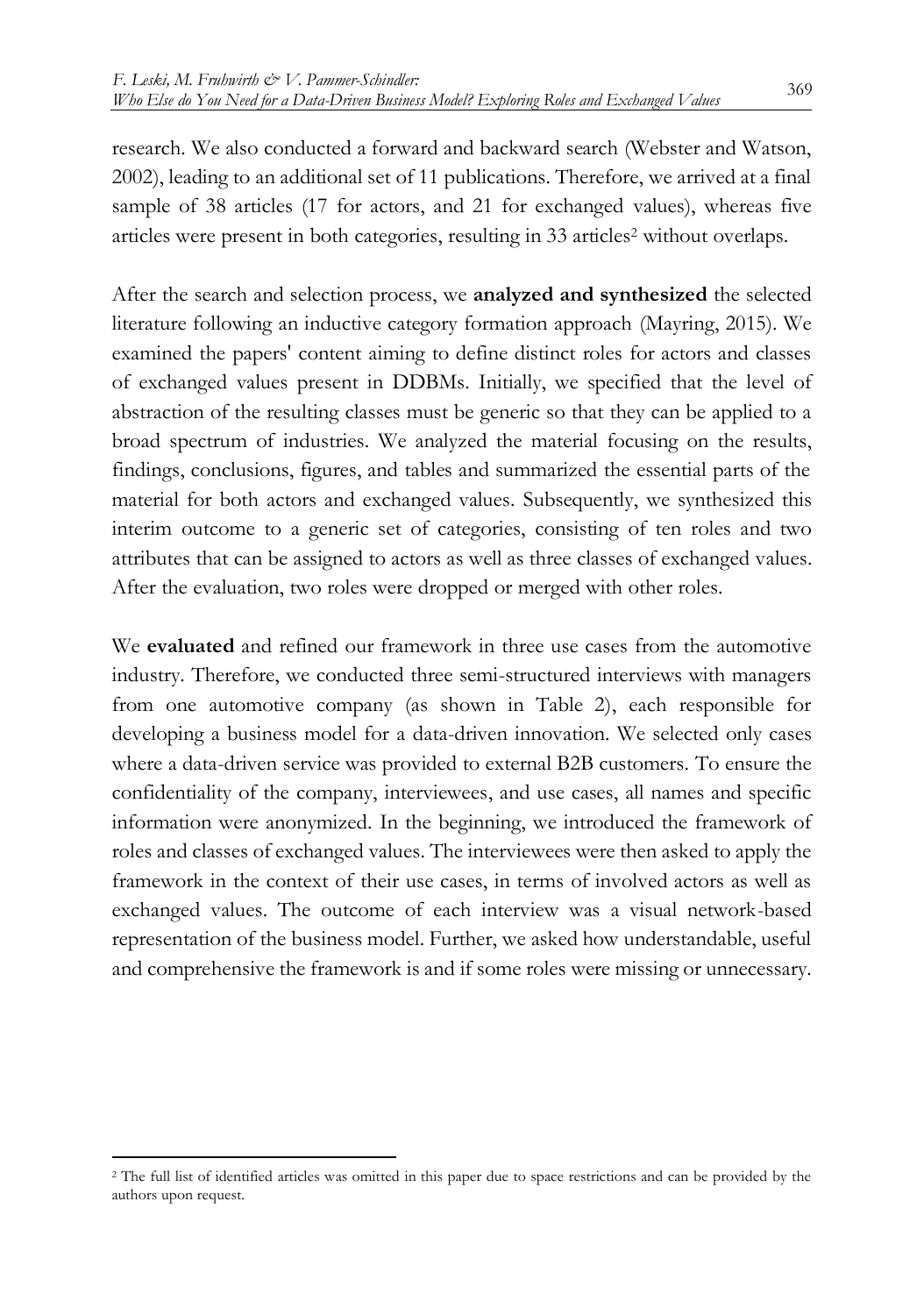| Position            | <b>Use Case</b>                                | Duration         |
|---------------------|------------------------------------------------|------------------|
| A Product Manager   | Service in the field of autonomous driving     | $45 \text{ min}$ |
| Product Manager     | Providing end-customer insights as a service   | $30 \text{ min}$ |
| C   Project Manager | Fleet monitoring service for electric vehicles | $45 \text{ min}$ |

**Table 2: Overview of interviews**

### **4 Results**

In the following, we present our framework, as shown in Figure 1, by introducing eight roles and two attributes that can be assigned to an actor and follow with three classes of values that are exchanged between actors. Note that we describe here only the final framework after performing the initial evaluation described later in Section 5 due to space limitations.



**Figure 1: Classification of actors and exchanged values in data-driven business models.** 

# **4.1 Roles of Actors in Data-Driven Business Models**

We have identified eight different roles that can be assigned to an actor in a DDBM:

 A **service provider** is an actor who utilizes data as a resource to create or co-create value for other actors (Immonen et al., 2014; Kaiser et al., 2019; Schüritz et al., 2019), for instance, by adding data-driven services to a physical product (Terrenghi et al., 2018).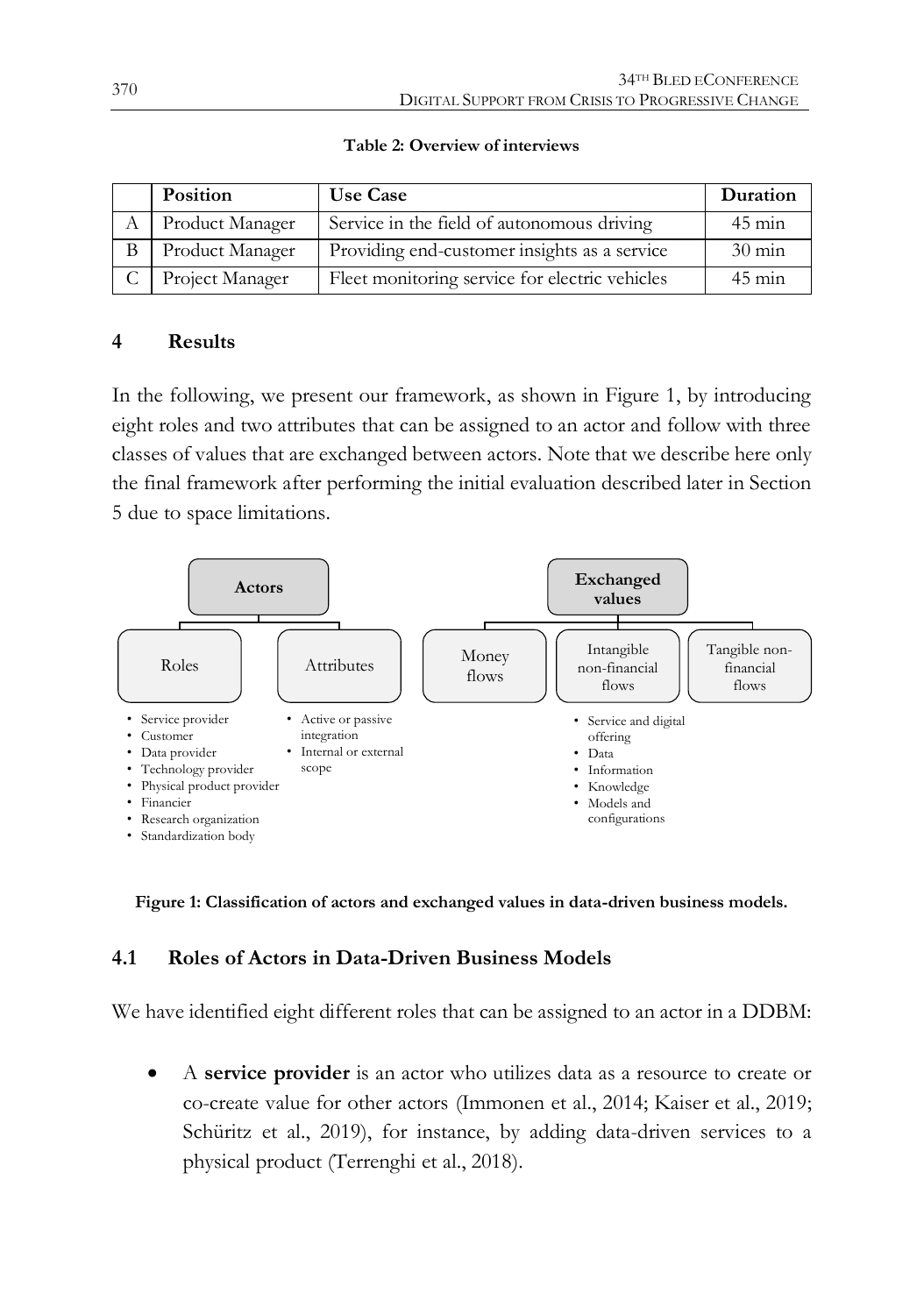- A **customer** is a recipient of the offering who also has a need. The customer initiates the value generation process triggered by his needs (Terrenghi et al., 2018), can actively participate in the value (co-)creation (Cova and Salle, 2008), or act just as a passive receiver. A customer creates real value via utilizing the potential value of the data-driven service offered by the service provider (Schüritz et al., 2019).
- A **data provider** is an actor who collects and aggregates data from public or private sources, performs the necessary preprocessing steps, and provides it to other actors who request data (Curry, 2016). This includes for instance collecting data about the conditions of a physical object in a cyberphysical system (Terrenghi et al., 2018).
- A **technology provider** is an actor who provides the necessary technical infrastructure, platforms, and tools to the business model owner, such as data management solutions or cloud technology (e.g., Curry, 2016; Immonen et al., 2014)
- A **physical product provider** is an actor who manufactures and sells a physical core product equipped with data-collecting devices, such as sensors, that should be enriched with a data-driven service (Kaiser et al., 2019; Papert and Pflaum, 2017; Terrenghi et al., 2018).
- A **financier** is a provider of financial resources for the business model innovation, such as a pre-financing investor, an incubator, or a venture capitalist (Curry, 2016; Papert and Pflaum, 2017).
- A **research organization**, such as a university, a research partner, or an internal research and development department, is an actor that engages with other actors in the business model to support the value generation process (Kindström et al., 2015; Schymanietz and Jonas, 2020).
- A **standardization body** is responsible for introducing common standards and controlling the economy legally addressing topics such as transparency or data privacy in the ecosystem (Curry, 2016; Terrenghi et al., 2018).

# **4.2 Actor Attributes**

We further found two attributes that can be assigned to each actor describing their interaction in the business model: the level of integration into the business model (i.e., active or passive) and the scope (i.e., internal or external).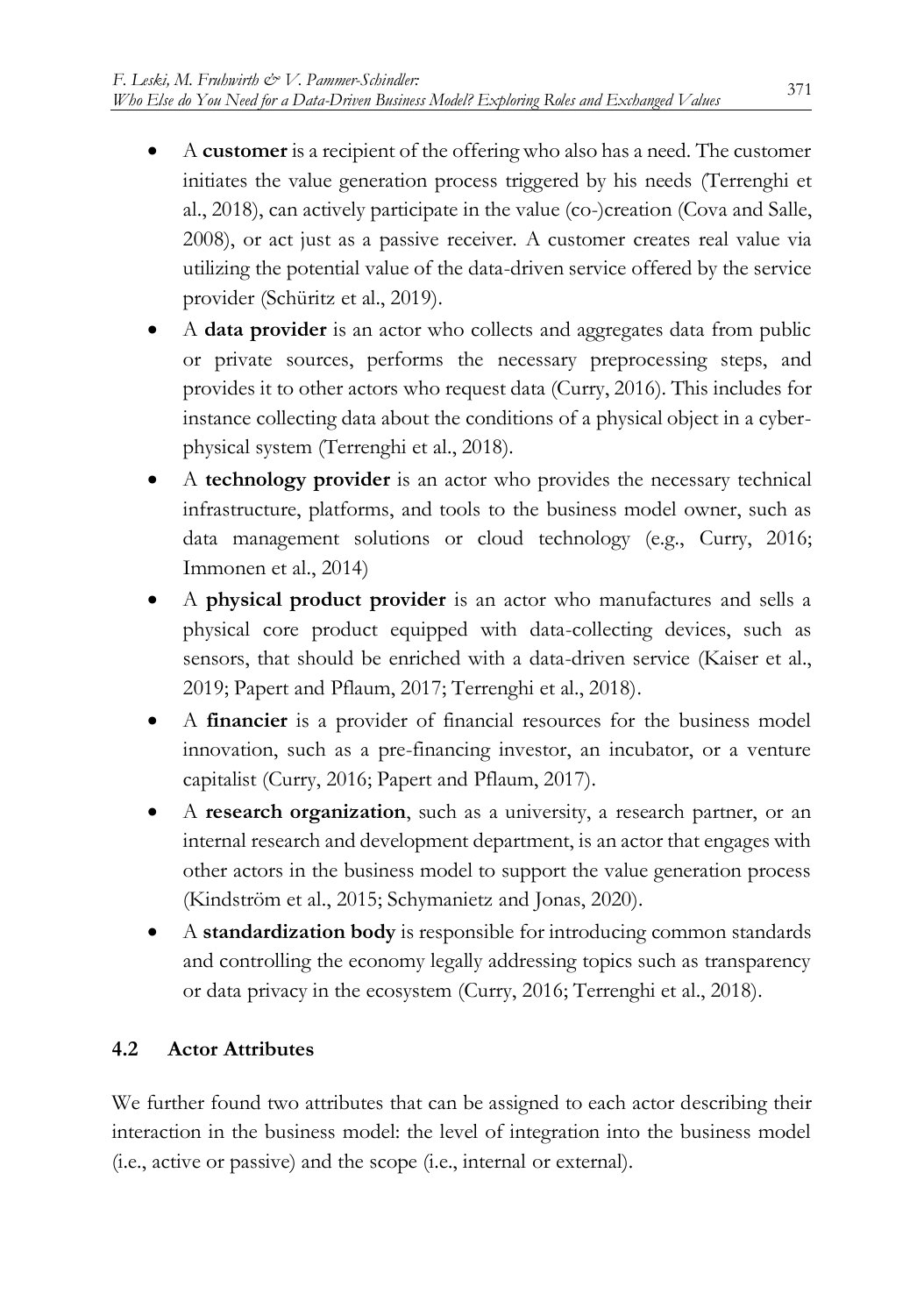The **integration** of an actor into the business model can be either active or passive. An actively integrated actor can benefit from working with other actors in the business model (Zolnowski et al., 2016). Turetken et al. (2019) distinguish between core partners that are actively engaged in the value creation process; and enriching partners. The focal organization is overseeing the business model and takes an active role. Also, a customer can play an active role in the value co-creation process of a data-driven service (Schüritz et al., 2019) or stay passive by just receiving an offering.

The **scope** describes the internal or external relation relative to the focal business model that is currently analyzed. A service ecosystem consists of internal and external roles (Sklyar et al., 2019). All actors that are clustered within the same organizational unit of the focal business model are considered as internal. The business model owner cannot run the business by himself alone and therefore is usually supported by external and internal actors (Schymanietz and Jonas, 2020). For instance, a DDBM can rely on internal data sources, external data sources, or both (Hartmann et al., 2016), thus involves also external data providers.

# **4.3 Exchanged Values between Actors**

Actors are exchanging values in a DDBM, that we clustered into three classes: money flows, intangible non-financial flows, and tangible non-financial flows.

**Money flow** summarizes all exchanged values of financial nature. Money serves as an enabler for negotiation and trading activities between economic actors (Allee, 2008). Flows of money can occur in different forms, denoted as revenue models, such as subscription fees or a pay-per-use model (Terrenghi et al., 2018). The choice of one model is influenced by several factors, such as capabilities and the characteristic of the service (Enders et al., 2019).

The class of **intangible non-financial flow** summarizes all exchanged values between actors that are non-monetary and intangible meaning that it »*cannot be seen, felt, tasted or touched*« (Chowdhury and Åkesson, 2011, p. 4). Such values are denoted in general as **services** (e.g., Immonen et al., 2014; Täuscher and Laudien, 2017) and **digital offerings** (Sklyar et al., 2019; Täuscher and Laudien, 2017). On a more granular level, flows can be divided into **data** (e.g., Engelbrecht et al., 2016; Terrenghi et al., 2018), **information** (e.g., Curry, 2016; Schüritz et al., 2019),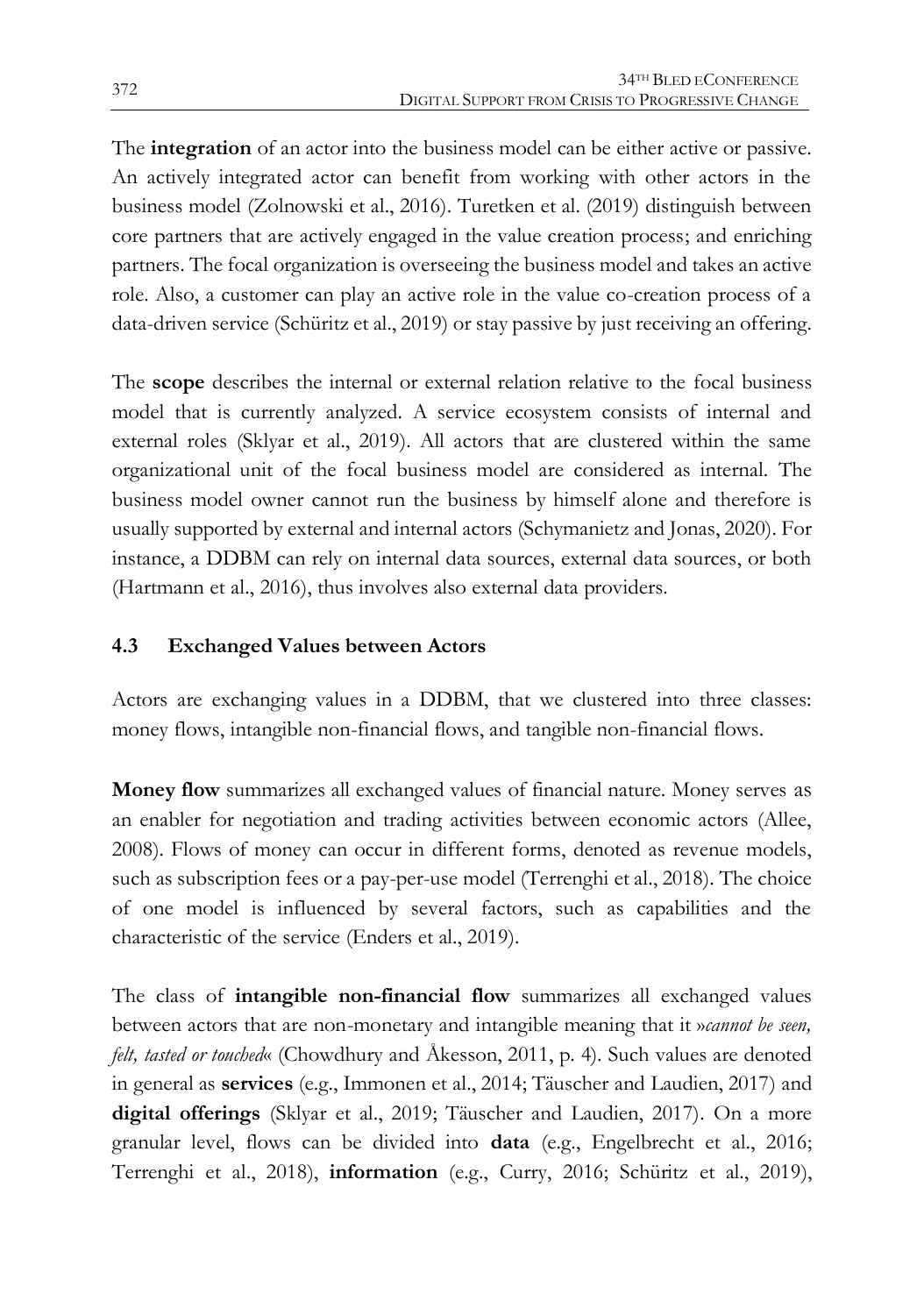**knowledge** (e.g., Brownlow et al., 2015; Schüritz et al., 2019), and **models** or configuration of models (Hirt and Kühl, 2018).

The category **tangible non-financial flow** summarizes all exchanged values between actors that are non-monetary and tangible, such as physical products, raw materials, or other physical resources (e.g., Allee, 2008; Täuscher and Laudien, 2017). DDBMs can also rely on hardware as a key resource, such as measurement instruments, data transmission devices, or data-generating products.

# **5 Evaluation and Discussion of Results in three Cases**

We evaluated the initial framework from the literature synthesis in three cases, collected via interviews with managers from one automotive company. We structured our insights along with the findings from the cases and the interviewees' feedback regarding the completeness, discriminability, and understandability of the individual elements as well as the usefulness of the overall framework.

The framework was sufficient to describe and analyze the cases: all roles, attributes, and values of the framework appeared in the cases and no additional ones that were not included in the framework emerged through the data collection process. When analyzing the content of our cases, we found that in two of three cases, one actor in the business model fulfilled both roles of the customer as well as a data provider, because the business model was relying on data provided by the customer. Further, the business models relied on partners with the role of a technology provider (e.g., providing a platform for data analysis), as well as a physical product provider (e.g., providing measurement hardware for data acquisition as well as devices for storage and transmission). Also, the attribute scope has been helpful in distinguishing between roles that are fulfilled internally and by external partners in the business model. Regarding the completeness of the framework, one interviewee mentioned that it is »*quite comprehensive, I can't think of an actor that is missing*« (Interviewee A). Interviewee C mentioned that he missed the role of the user, as in B2B context, the user and buying customer are often separate actors within one organization.

Regarding the definition of roles, we found that the initial roles of »data supplier« and »data collector« were difficult to distinguish, as one interviewee mentioned: »*the differentiation between the collector and supplier is diffuse for me, it might make more sense for other use cases*« (Interviewee A). Therefore, we decided to merge both under a new role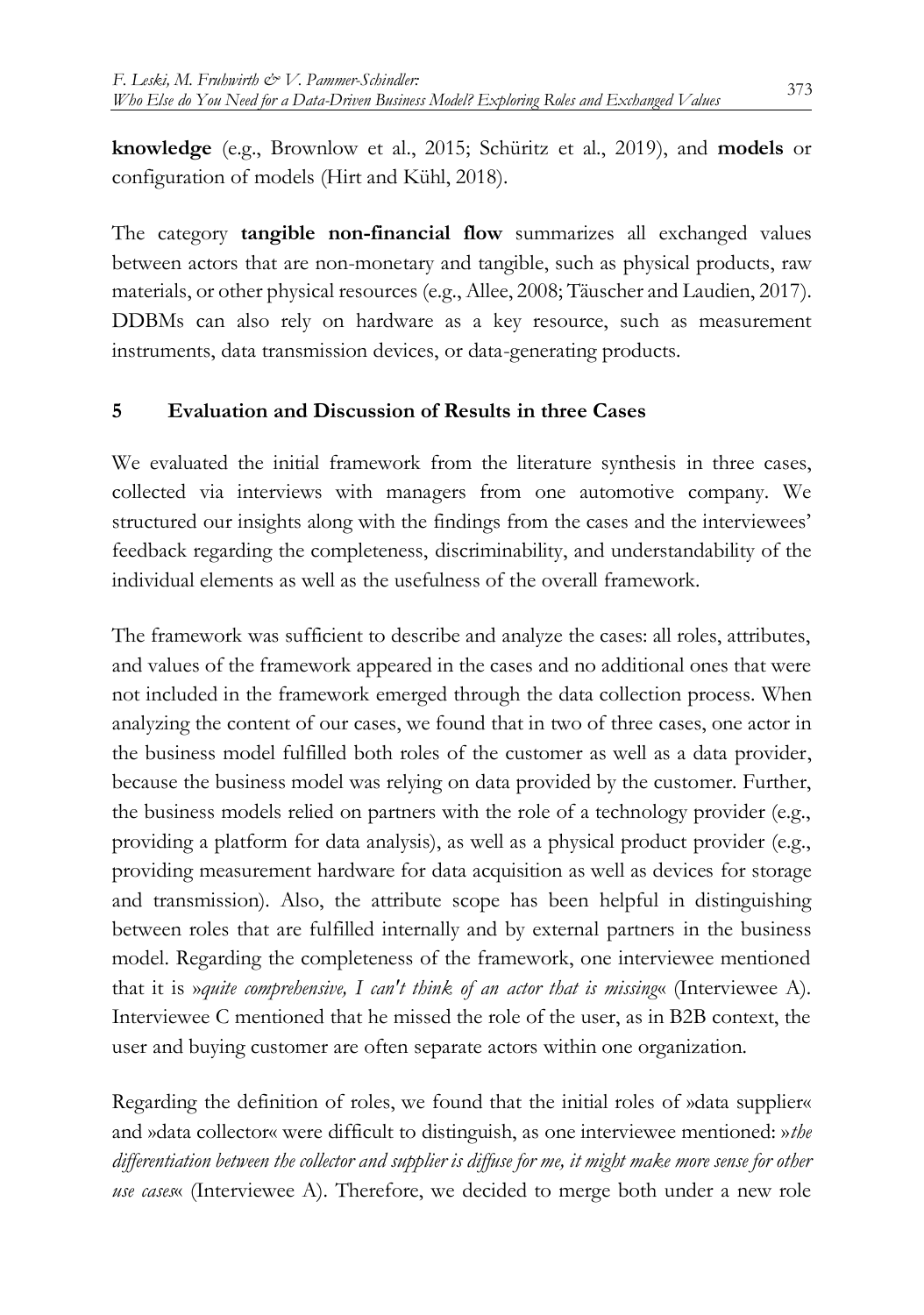»data provider«. Similarly, distinguishing the initial roles of »resource integrator«, »service provider« and »technology provider« was challenging. We decided to drop the role of »resource integrator« and refined the definition of a technology provider, in the sense that a technology provider only offers the resource without supporting the application of it compared to a service provider. Further, the interviewees found it beneficial to have a more nuanced level of integration. We found that it is necessary to elaborate a more granular differentiation of exchanged intangible values, for instance what distinct type of exchanged data in a DDBM is essential.

Regarding the usefulness of the framework, it could help to understand complex environments by illustrating all involved actors as a whole. Interviewee B for instance, mentioned that a visual representation with this framework could be beneficial in complex and multi-layered business models and »*where there are no flows on both sides, it is critical because only one actor can benefit from the setting*« (Interviewee B).

# **6 Conclusion**

In this research, we developed a framework with roles and attributes that can be assigned to actors and classes of values exchanged between actors in DDBMs. We contribute to the body of knowledge by shedding first lights on the partner perspective in DDBMs, which was overlooked by previous research. We extend the existing research of Hunke et al. (2020) on the orchestration of key activities in datadriven services, by a nuanced reflection of the partner perspective. Further, our framework extends a network-based representation for DDBMs from Fruhwirth et al. (2021) by providing a template for identifying and then visualizing relevant actors and value flows. Additionally, we extend existing research on flow-based business model representations (e.g., Gordijn and Akkermans, 2001) by introducing new attributes for actors as well as data as a central type of value flows.

Note as a limitation, that we found few publications that had a specific focus on data due to the topic's novelty. Further, we might have missed some literature due to the difference in the denomination of the concept of DDBMs that our search strings might not cover. Another limitation is the sparse evaluation of the results only via three experts of one company in one particular industry. To further improve our framework, it should be applied to an additional number of cases from multiple industries to make our results more generalizable. Also, a detailed investigation of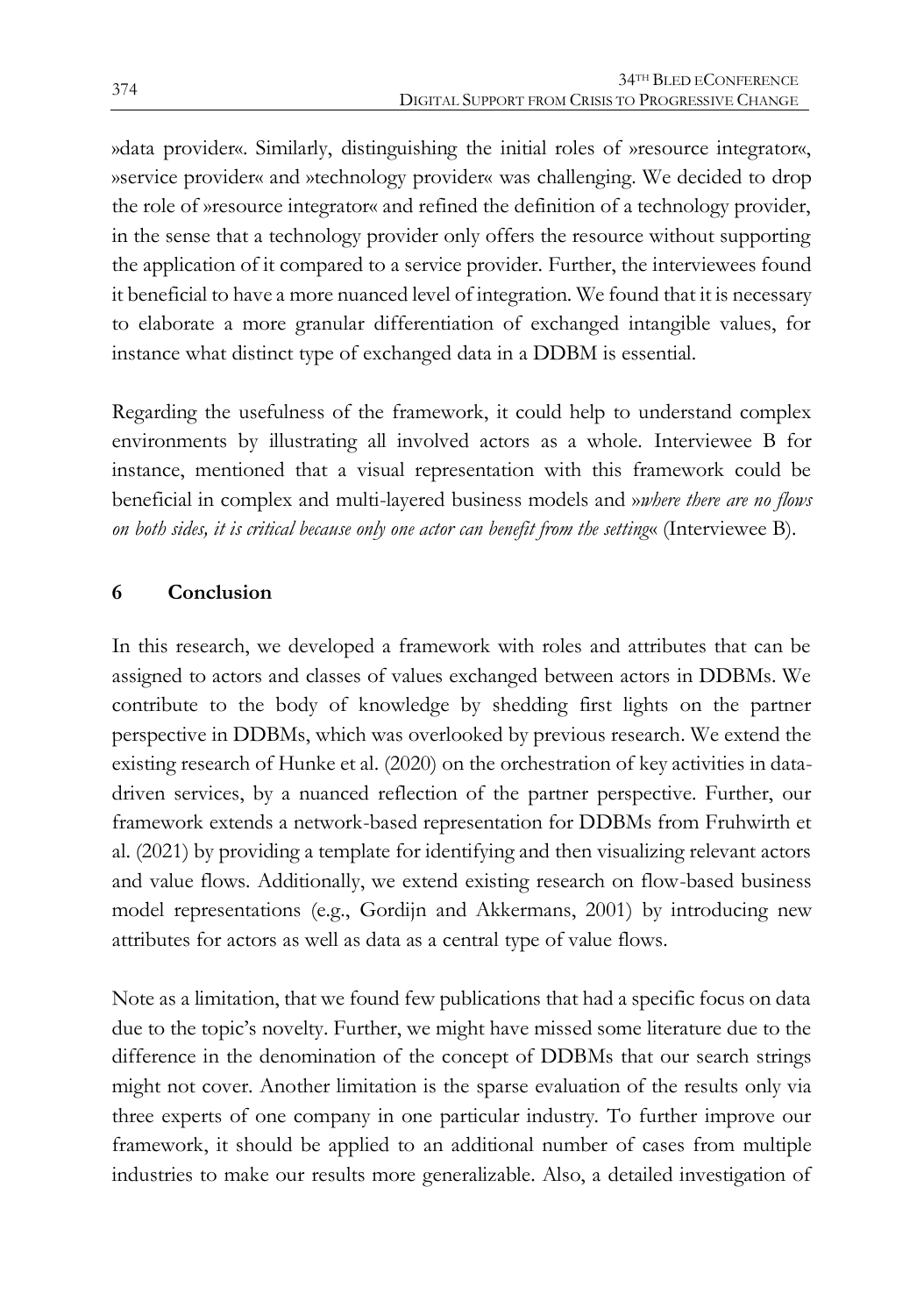data-related value exchanges and the roles of service and technology providers seems like a fruitful direction for further research. Further, the framework could be instantiated in a tool with visual representations of the actors and values to design and communicate DDBMs.

#### **References**

- Allee, V. (2008) 'Value network analysis and value conversion of tangible and intangible assets', Journal of Intellectual Capital, vol. 9, no. 1, pp. 5–24.
- Azkan, C., Iggena, L., Gür, I., Möller, F. and Otto, B. (2020) 'A Taxonomy for Data-Driven Services in Manufacturing Industries', PACIS 2020 Proceedings.
- Breitfuß, G., Fruhwirth, M., Pammer-Schindler, V., Stern, H. and Dennerlein, S. (2019) 'The Data-Driven Business Value Matrix: A Classification Scheme for Data-Driven Business Models', 32nd Bled eConference Humanizing Technology for a Sustainable Society, pp. 803–820.
- Brownlow, J., Zaki, M., Neely, A. and Urmetzer, F. (2015) Data and Analytics Data-Driven Business Models: A Blueprint for Innovation [Online], Cambridge Service Alliance. Available at http://cambridgeservicealliance.eng.cam.ac.uk/resources/Downloads/Monthly%20Papers/2 015FebruaryPaperTheDDBMInnovationBlueprint.pdf (Accessed 19 July 2017).
- Chowdhury, S. and Åkesson, M. (2011) 'A proposed conceptual framework for identifying the logic of digital services', PACIS 2011 Proceedings.
- Cova, B. and Salle, R. (2008) 'Marketing solutions in accordance with the S-D logic: Co-creating value with customer network actors', Industrial Marketing Management, vol. 37, no. 3, pp. 270–277.
- Curry, E. (2016) 'The Big Data Value Chain: Definitions, Concepts and Theoretical Approaches', in Cavanillas, J. M., Curry, E. and Wahlster, W. (eds) New horizons for a data-driven economy: A roadmap for usage and exploitation of big data in Europe, Switzerland, SpringerOpen, pp. 29–38.
- Dellermann, D., Fliaster, A. and Kolloch, M. (2017) 'Innovation risk in digital business models: the German energy sector', Journal of Business Strategy, vol. 38, no. 5, pp. 35–43.
- Enders, T., Schüritz, R. and Frey, W. (2019) 'Capturing Value from Data: Exploring Factors Influencing Revenue Model Design for Data-Driven Services', WI 2019 Proceedings, pp. 1738–1752.
- Engelbrecht, A., Gerlach, J. and Widjaja, T. (2016) 'Understanding the anatomy of data driven business models - towards an empirical taxonomy', ECIS 2016 Proceedings.
- Fruhwirth, M., Breitfuß, G. and Pammer-Schindler, V. (2020) 'The Data Product Canvas: A Visual Collaborative Tool for Designing Data-Driven Business Models', 33rd Bled eConference Enabling Technology for a Sustainable Society. Online, June 28-29 2020, pp. 515–528.
- Fruhwirth, M., Pammer-Schindler, V. and Thalmann, S. (2021) 'A Network-based Tool for Identifying Knowledge Risks in Data-Driven Business Models', Proceedings of the 54th Annual Hawaii International Conference on System Sciences, pp. 5218–5227.
- Fruhwirth, M., Ropposch, C. and Pammer-Schindler, V. (2020) 'Supporting Data-Driven Business Model Innovations: A structured literature review on tools and methods', Journal of Business Models, vol. 8, no. 1, 7-25.
- Gordijn, J. and Akkermans, H. (2001) 'Designing and evaluating e-business models', IEEE Intelligent Systems, vol. 16, no. 4, pp. 11–17.
- Guggenberger, M. T., Möller, F., Boualouch, K. and Otto, B. (2020) 'Towards a Unifying Understanding of Digital Business Models', PACIS 2020 Proceedings.
- Hartmann, P. M., Zaki, M., Feldmann, N. and Neely, A. (2016) 'Capturing value from big data a taxonomy of data-driven business models used by start-up firms', International Journal of Operations & Production Management, vol. 36, no. 10, pp. 1382–1406.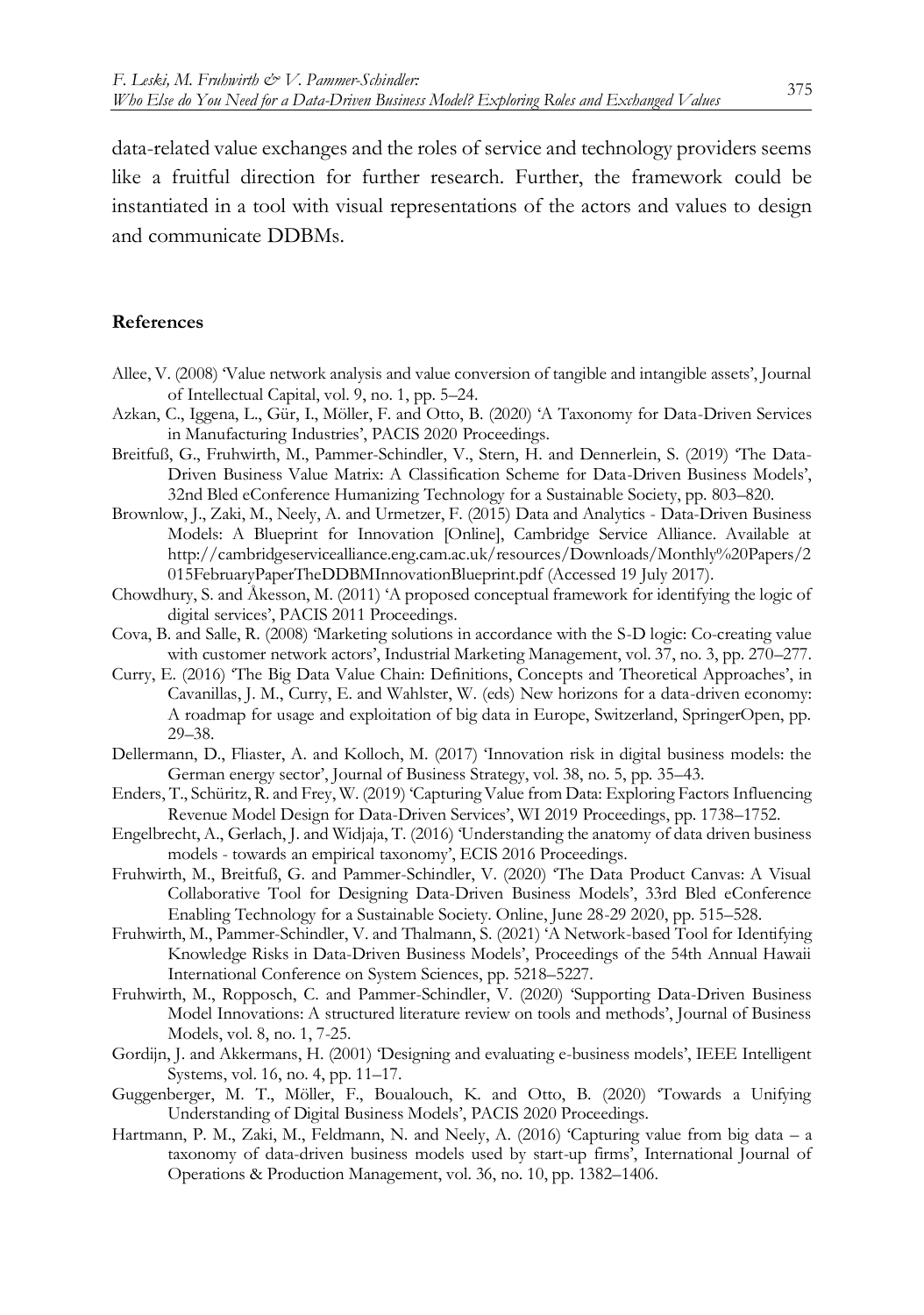- Hirt, R. and Kühl, N. (2018) 'Cognition in the Era of Smart Service Systems: Inter-organizational Analytics through Meta and Transfer Learning', ICIS 2018 Proceedings.
- Hunke, F., Seebacher, S., Schüritz, R. and Illi, A. (2017) 'Towards a Process Model for Data-Driven Business Model Innovation', 19th IEEE Conference on Business Informatics, pp. 150–157.
- Hunke, F., Seebacher, S. and Thomsen, H. (2020) 'Please Tell Me What to Do Towards a Guided Orchestration of Key Activities in Data-Rich Service Systems', DESRIST 2020 Proceedings.
- Immonen, A., Palviainen, M. and Ovaska, E. (2014) 'Requirements of an Open Data Based Business Ecosystem', IEEE Access, vol. 2, pp. 88–103.
- Jacobides, M. G., Cennamo, C. and Gawer, A. (2018) 'Towards a theory of ecosystems', Strategic Management Journal, vol. 39, no. 8, pp. 2255–2276.
- Kaiser, C., Stocker, A. and Fellmann, M. (2019) 'Understanding Data-driven Service Ecosystems in the Automotive Domain', AMCIS 2019 Proceedings.
- Kindström, D., Kowalkowski, C. and Alejandro, T. B. (2015) 'Adding services to product-based portfolios', Journal of Service Management, vol. 26, no. 3, pp. 372–393.
- Kühne, B. and Böhmann, T. (2019) 'Data-Driven Business Models: Building the Bridge Between Data and Value', ECIS 2019 Proceedings.
- Mayring, P. (2015) Qualitative Inhaltsanalyse: Grundlagen und Techniken, 12th edn, Weinheim, Beltz.
- Papert, M. and Pflaum, A. (2017) 'Development of an Ecosystem Model for the Realization of Internet of Things (IoT) Services in Supply Chain Management', Electronic Markets, vol. 27, no. 2, pp. 175–189.
- Schüritz, R., Farrell, K., Wixom, B. H. and Satzger, G. (2019) 'Value Co-Creation in Data-Driven Services: Towards a Deeper Understanding of the Joint Sphere', ICIS 2019 Proceedings.
- Schüritz, R. and Satzger, G. (2016) 'Patterns of Data-Infused Business Model Innovation', IEEE 18th Conference on Business Informatics, pp. 133–142.
- Schüritz, R., Seebacher, S., Satzger, G. and Schwarz, L. (2017) 'Datatization as the Next Frontier of Servitization: Understanding the Challenges for Transforming Organizations', ICIS 2017 Proceedings.
- Schymanietz, M. and Jonas, J. M. (2020) 'The Roles of Individual Actors in Data-Driven Service Innovation – A Dynamic Capabilities Perspective to Explore its Microfoundations', Proceedings of the 53rd Annual Hawaii International Conference on System Sciences (HICSS 2020), pp. 1135–1144.
- Sklyar, A., Kowalkowski, C., Tronvoll, B. and Sörhammar, D. (2019) 'Organizing for digital servitization: A service ecosystem perspective', Journal of Business Research, vol. 104, pp. 450– 460.
- Täuscher, K. and Abdelkafi, N. (2017) 'Visual tools for business model innovation: Recommendations from a cognitive perspective', Creativity and Innovation Management, vol. 26, no. 2, pp. 160– 174.
- Täuscher, K. and Laudien, S. M. (2017) 'Uncovering the Nature of Platform-based Business Models: An Empirical Taxonomy', Proceedings of the 50th Hawaii International Conference on System Sciences.
- Terrenghi, N., Schwarz, J. and Legner, C. (2018) 'Towards Design Elements to Represent Business Models for Cyber Physical Systems', ECIS 2018 Proceedings.
- Timmers, P. (1998) 'Business Models for Electronic Markets', Electronic Markets, vol. 8, no. 2, pp. 3– 8.
- Turetken, O., Grefen, P., Gilsing, R. and Adali, O. E. (2019) 'Service-Dominant Business Model Design for Digital Innovation in Smart Mobility', Business & Information Systems Engineering, vol. 61, no. 1, pp. 9–29.
- Vom Brocke, J., Simons, A., Niehaves, B., Niehaves, B., Reimer, K., Plattfaut, R. and Cleven, A. (2009) 'Reconstructing the Giant: On the Importance of Rigour in documenting the Literature Search Process', ECIS 2009 Proceedings.
- Webster, J. and Watson, R. T. (2002) 'Analyzing the past to prepare for the future: Writing a literature review', Management Information Systems Quarterly, vol. 26, no. 2, pp. 13–23.